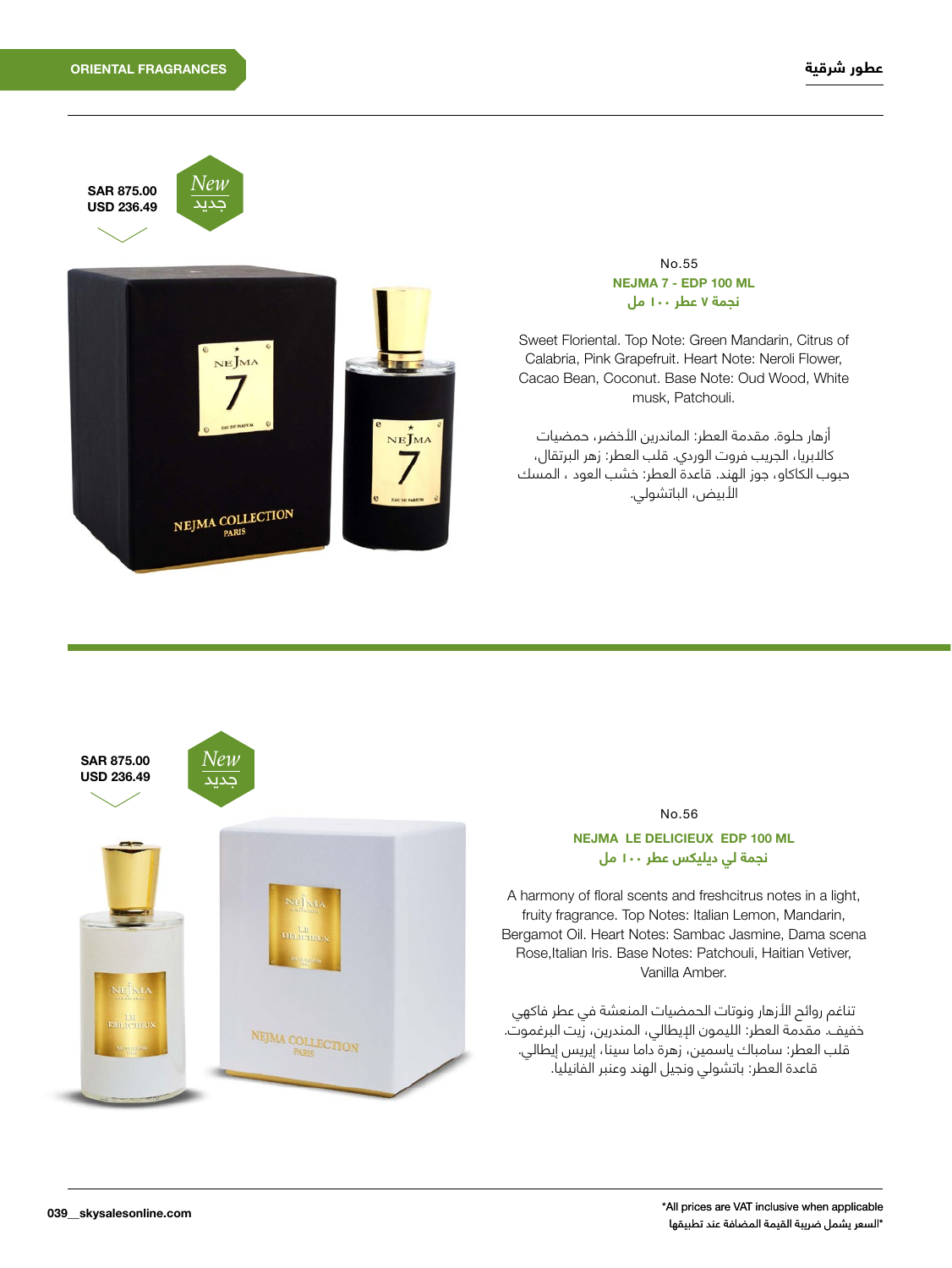

# No.57 **نجمة كويبتيس عطر 100 مل NEJMA KOEPTYS EDP 100 ML**

KoEptYs was born from the meeting of two worlds: the majesty of Haute Parfumerie and the artistic and urban modernity of Booba. Top note: Incence oil, Italian Bergamot. Heart note: Sandalwood. Base note: Patchouli, Coconut milk.

ولد كويبتيس من لقاء عالمين هم عظمة العطور الفاخرة والحداثة الفنية والحضرية لبوبا. مقدمة العطر: زيت البخور، البرغموت اإليطالي. قلب العطر: خشب الصندل. قاعدة العطر: الباتشولي وحليب جوز الهند.

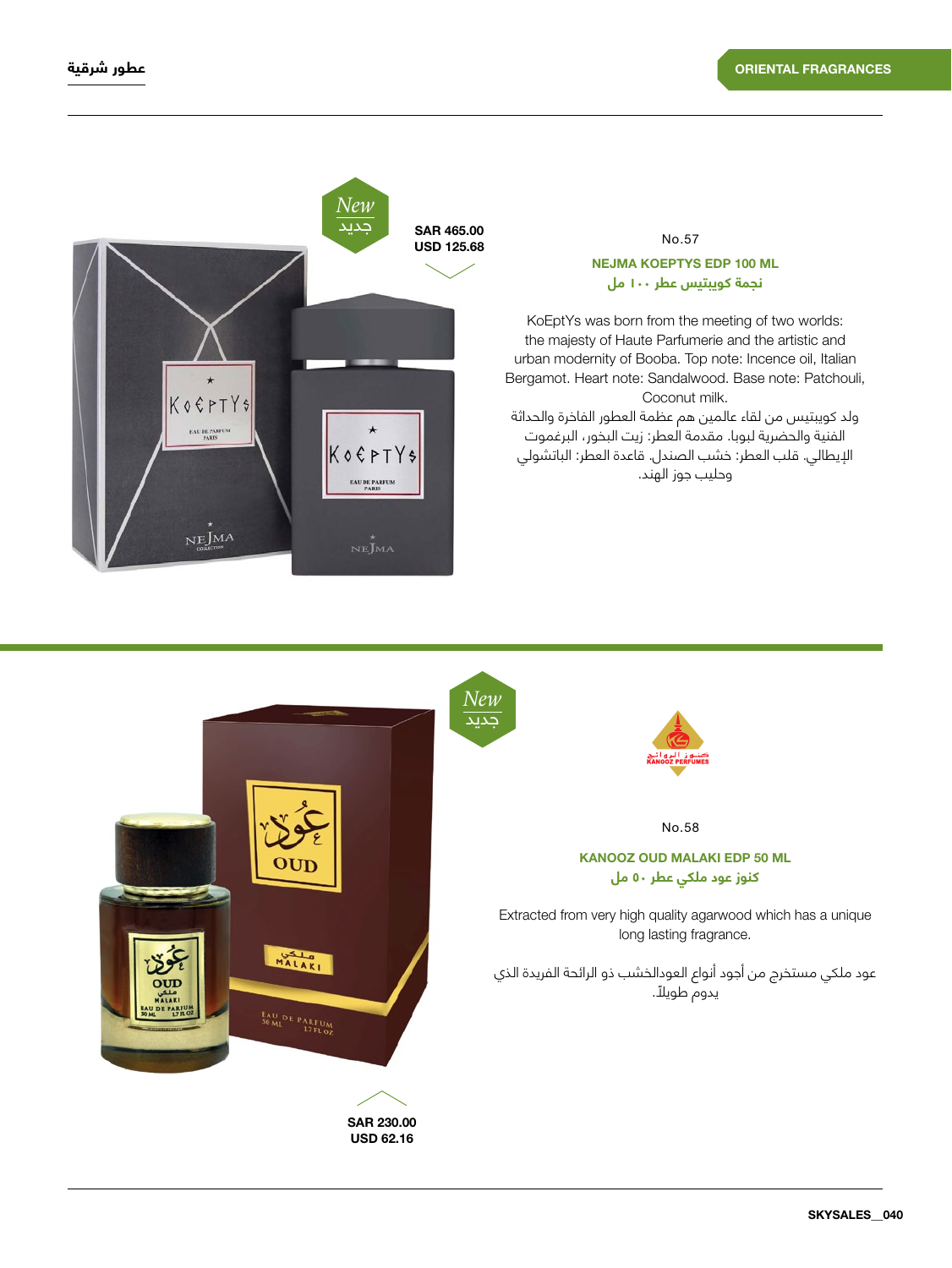



# **كنوز ورد ملكي عطر ٥٠ مل** KANOOZ WARD MALAKI EDP 50 ML No.59

Ward Malaki EDP 50 ml from Kanooz Fresh Rose fragrance extracted from high quality of Roses.

عطر ورد ملكي من كنوز. عبير الورد المنعش مستخلص من أجود أنواع الورد.





No.60

## **كنوز مجموعة المسك )ملكي، العود، كنوز وكالسيك( ٤ x ٢/١ تولة** KANOOZ MUSK (MALAKI, OUD, KANOOZ & CLASSIC) 4 x 1/2 Tola

Exclusively created from Kanooz the best unforgettable Set of 4 Musk fragrances comprising of (Musk Malaki + Musk Al Oud + Musk Kanooz + Musk Classic) All are in one pack.

ً أبتكرت حصريا من كنوز مجموعة من أفضل روائح المسك التي لا تنسى وجمعت في علبة واحدة مكونة من (مسك ملكي + مسك العود + مسك كنوز + مسك كالسيك(.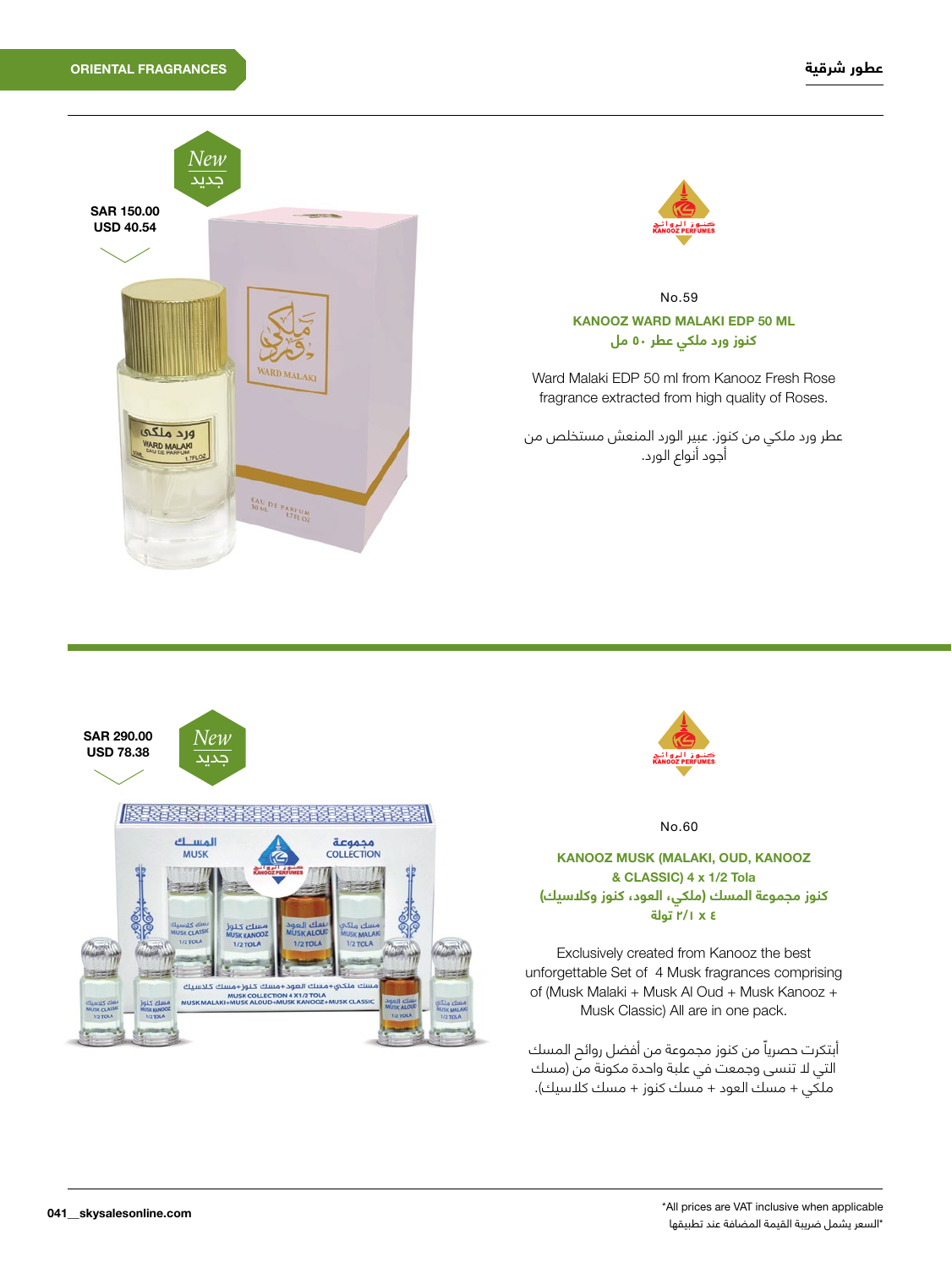



## **COFFRET مجموعة دهن العود، الورد الملكي والمسك الملكي**  $No<sub>61</sub>$

A coffret of Dhan El Oud - extracted from high quality of Cambodian Oudh, Ward Malaki - extracted from high quality of fresh roses and Musk Malaki - a high quality musky fragrance with freshness and long lasting effect.

مجموعة مكونة من ربع تولة من دهن العود، المستخلص من أجود أنواع دهن العود الكمبودي، وربع تولة من الورد الملكي، المستخلص من أجود أنواع الورود وربع تولة من المسك الملكي ذو الجودة العالية والعبير ً النقي الفواح الذي يدوم طويال.



SAR 290.00



## **TOLA 1/4 TOLA 1/4 TOLA 1/4 TOLA 1/4 TOLA مجموعة دهن العود ٤ x ٤/١ تولة** No.62

Dhan Oud Kanooz, Malaki, Fakher & Classic, blended from veriety of super agarwood unisex fragrance. Suitable for daily Use and as a special gift for all occasion.

دهن العود ) كنوز + ملكي + فاخر + كالسيك ( مستخرج من خليط متنوع من أجود أنواع العود الخشب وهي مجموعة مناسبة للجنسين وللإستخدام اليومي ومناسب لتقديمة كهدية لجميع المناسبات.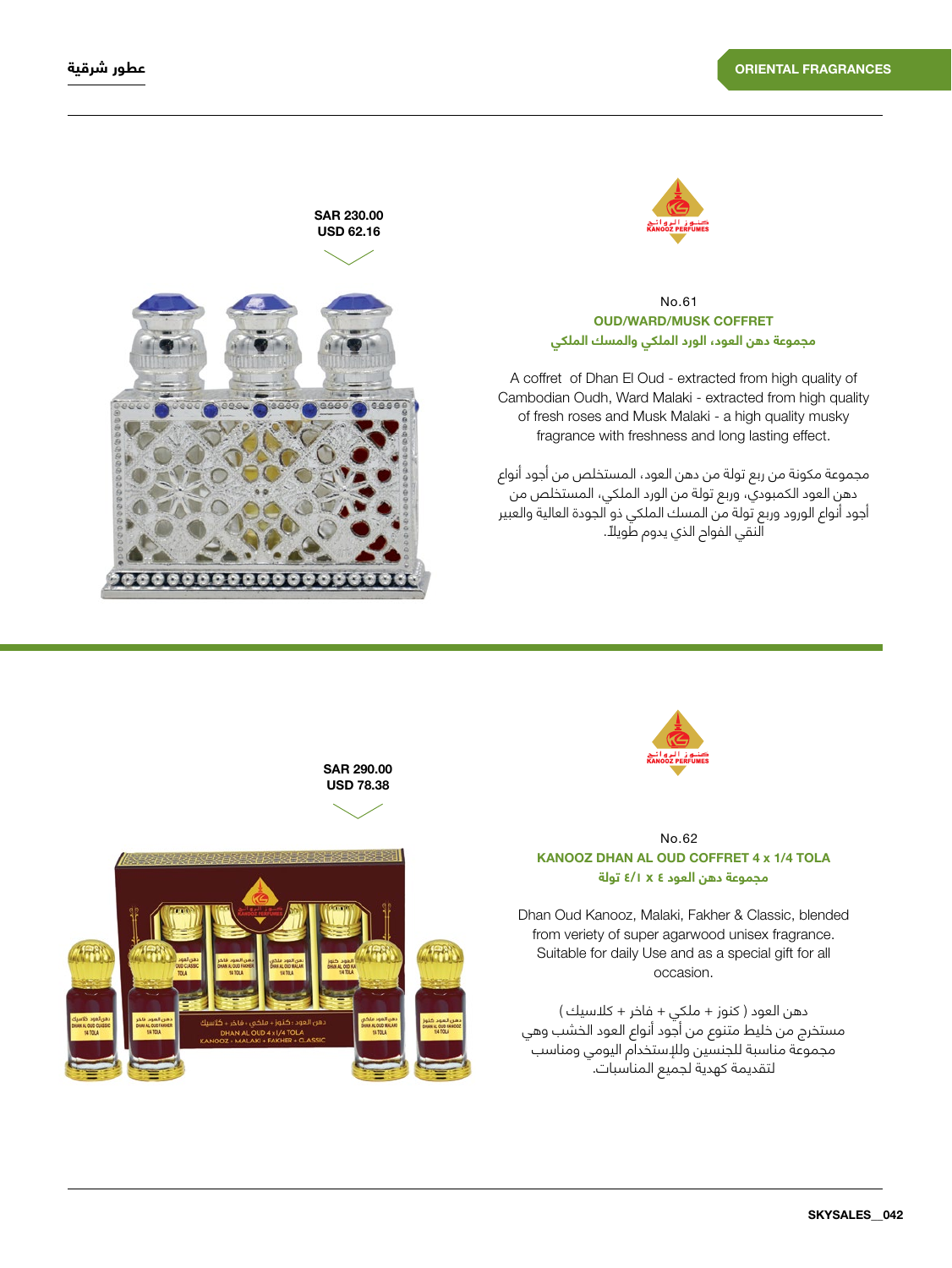

# **AFNAN PATCHOULI ON FIRE EDP 80 ML أفنان باتشولي أون فاير عطر ٨٠ مل** No.63

A one of a kind mixture of fresh citrus ingredients and aromatic open land, bringing to your senses the limitless of your power. Activate your full potential with an On Fire fragrance. Top Notes: Fresh spicy, Aromatic and Woody Middle Notes: Patchouli, Lavender and Citrus Base Notes: Warm Spicy and Patchouli

رائحة فريدة من نوعها تمزج بين أريج الحمضيات المنعشة ونسيم األراضي المفتوحة، لتقدم ألحاسيسك جرعة من الخيال. قم بتنشيط إمكاناتك الكامنة مع عطر أون فاير. الدرجات العليا: حار منعش وخشب أروماتيك. الدرجات الوسطى: باتشولي، الفندر، وحمضيات. القاعدة: حار دافئ وباتشولي.



## **AFNAN TOBACCO RUSH EDP 80 ML أفنان توباكو رش عطر ٨٠ مل**  $N_0$  $64$

A strict representation of power, success and potential, this scene provides the necessary freshness and push you to need for the day. Taste the freshness of a warm spicy wood feeling combined with a must-have calculated amount of oud. Top Notes: Warm Spicy, Tabacco and Woody. Middle Notes: Sweet, Fresh Spicy and Lavender. Base Notes: Amber, Cedar and Oud.

تجسيد صارم للقوة والنجاح والإمكانات، يوفر النضارة اللازمة لدفعك للقيام بما عليك فعله اليوم، استمتع بأحاسيس الخشب الحار والعود. الدرجات العليا: توابل دافئة، تاباكو، خشبي. الدرجات الوسطى: حلو، توابل منعشة، الفندر. القاعدة: العنبر، خشب األرز، والعود.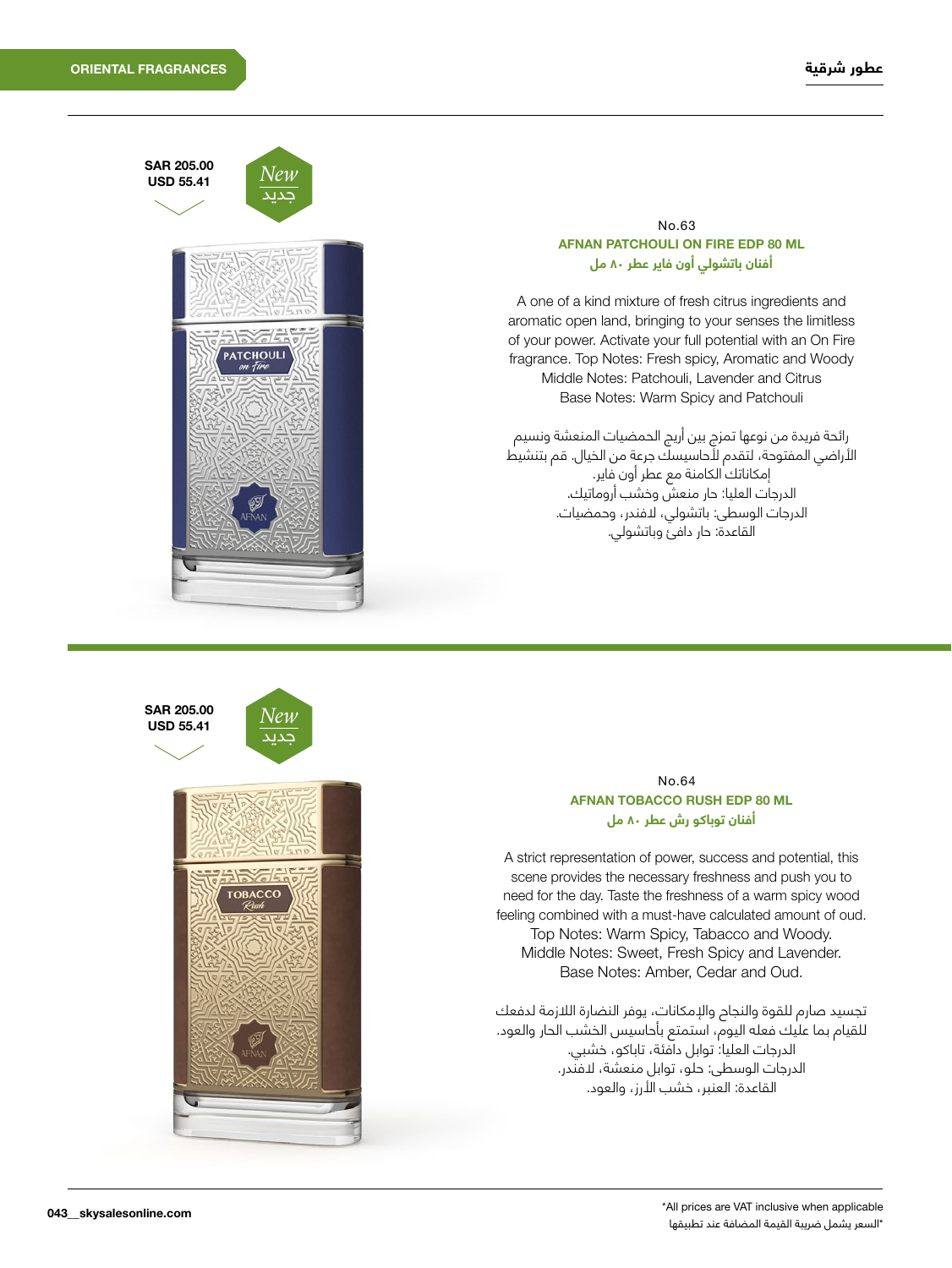

#### **AFNAN SUPREMACY NOT ONLY INTENSE EXTRACT 100 ML أفنان سوبريماسي نوت أونلي إنتنس - عطر مركز ١٠٠ مل**  $No<sub>65</sub>$

One of the fragrances classified as part of Afnan Luxury Collection, Not Only Intense, is an unforgettable scent that speaks for itself. Vivid essences of citrusy Bergamot blended with Black Currant and Patchouli notes will leave an everlasting impression long after you leave the room.

أحد أكثر العطور إثارة لإلعجاب من تشكيلة أفنان الفاخرة. رائحة لن تبارح ذهنك، عبق مميز وقوي من البرغموت والعنبية والباتشيولي لترك انطباع دائم أينما حللت.



#### **AFNAN SUPREMACY IN OUD EXTRACT 100 ML سوبريماسي إن عود عطر 100 مل**  $No$  $66$

Categorized as one of 2021 most impressive fragrances in Afnan Luxury Collection, In Oud will charm you with its fascinating scents of Saffron, Lavender and Nutmeg. You will attract the glance of a stranger and leave them speechless. This fragrance is impossible to resist, and you must try it today. Top Notes: Saffron, Lavender and Nutmeg. Middle Notes: Agarwood and Sweet. Base Notes: Musk and Patchouli.

أحد أكثر العطور إثارة لإلعجاب من تشكيلة أفنان الفاخرة للعام ،2021 ستسحركم سوبريماسي إن عود بمزيجها الرائع من الزعفران والالفندر وجوز الطيب. عطر يضمن خطف األنظار وترك انطباع دائم. عطر يستحيل مقاومته، عليكم بتجربته اليوم.

> الدرجات العليا: الزعفران والالفندر وجوز الطيب .<br>الدرجات الوسطى: خشب العود والأريج الحلو القاعدة: المسك والبتشولي